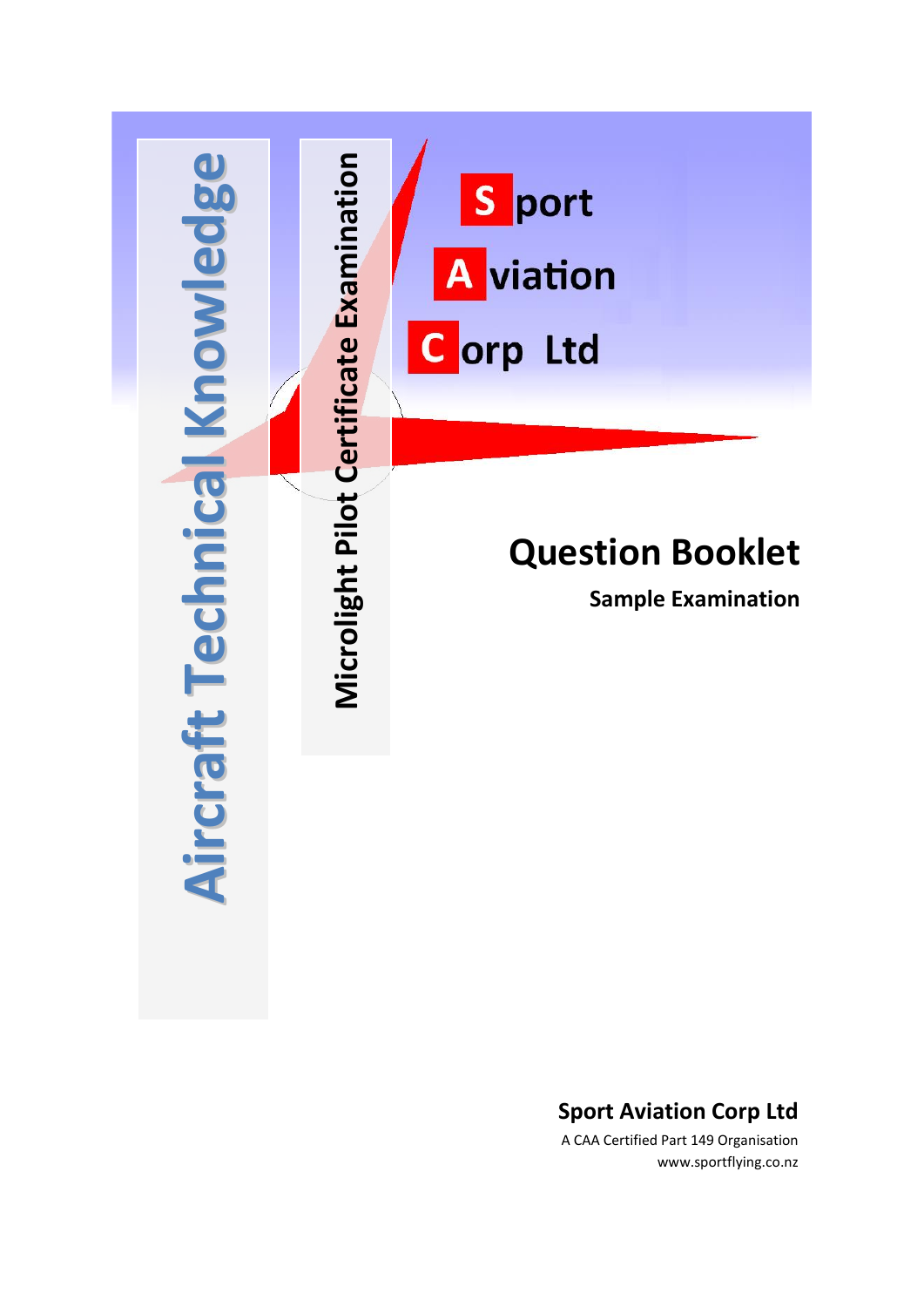# *Introduction*

**Time Allowed:** Forty minutes **Questions:** 15 multiple choice Pass Standard: 70% (11 correct answers) **Special Instructions:** Please do not mark this examination question booklet

**This exam contains 15 questions and has a recommended sitting time of 40 minutes. The actual qualifying exam has 25 multiple choice questions and a maximum sitting time of 1 hour**

#### **Required Resources:**

An AIP New Zealand Volume IV may be referred to at any time during this exam.

#### **Appendices:**

There are no Appendices for this examination

#### **Today's Flight:**

- $\checkmark$  There is no special background information that you need to know for this flight
- $\checkmark$  To set the scene for you though, it's shaping up to be a nice day today, and you are going flying with your friend from your private airstrip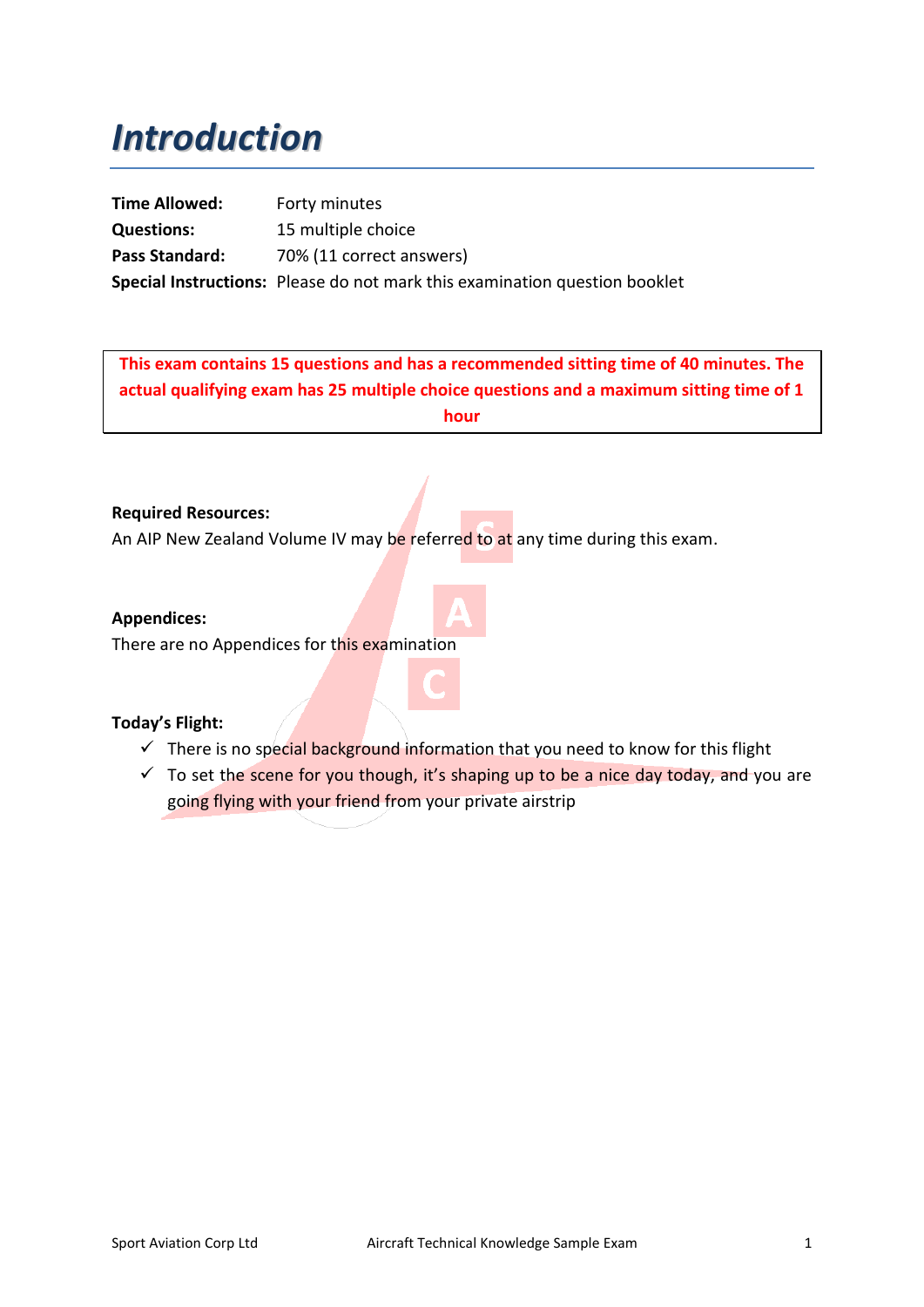# *Examination Questions*

#### **1. During your daily pre-flight inspection of the aircraft, you drain a sample of fuel. How would you identify the presence of water in a sample of avgas?**

- A) A layer, or globules floating on top of the avgas sample
- B) A layer, or globules at the bottom of the avgas sample
- C) Fizzing and bubbling as the fuel and water react with oxygen in the air
- D) A slight discolouring of the fuel; a contaminated sample will appear slightly green in colour.

**2. Further on into your pre-flight inspection, you notice the static vent is completely blocked up. How will the Altimeter and Airspeed Indicator instruments be affected by this blockage?**

- A) Neither the Altimeter or the Airspeed Indicator will work at all
- B) The Altimeter will not work at all; the Airspeed Indicator will work but read incorrectly
- C) The Altimeter will not work at all; the Airspeed Indicator will continue to work correctly
- D) The Airspeed Indicator will not work at all; the Altimeter will work but read incorrectly

**3. The ISA Standard Day can be used to determine aircraft performance. How will a temperature of 22°C and QNH of 1006hPa affect performance today?**

- A) Performance will be improved
- B) Performance will be decreased
- C) Performance will be unaffected
- D) Performance will be the about the same, as the temperature and air pressure cancel each other's effects out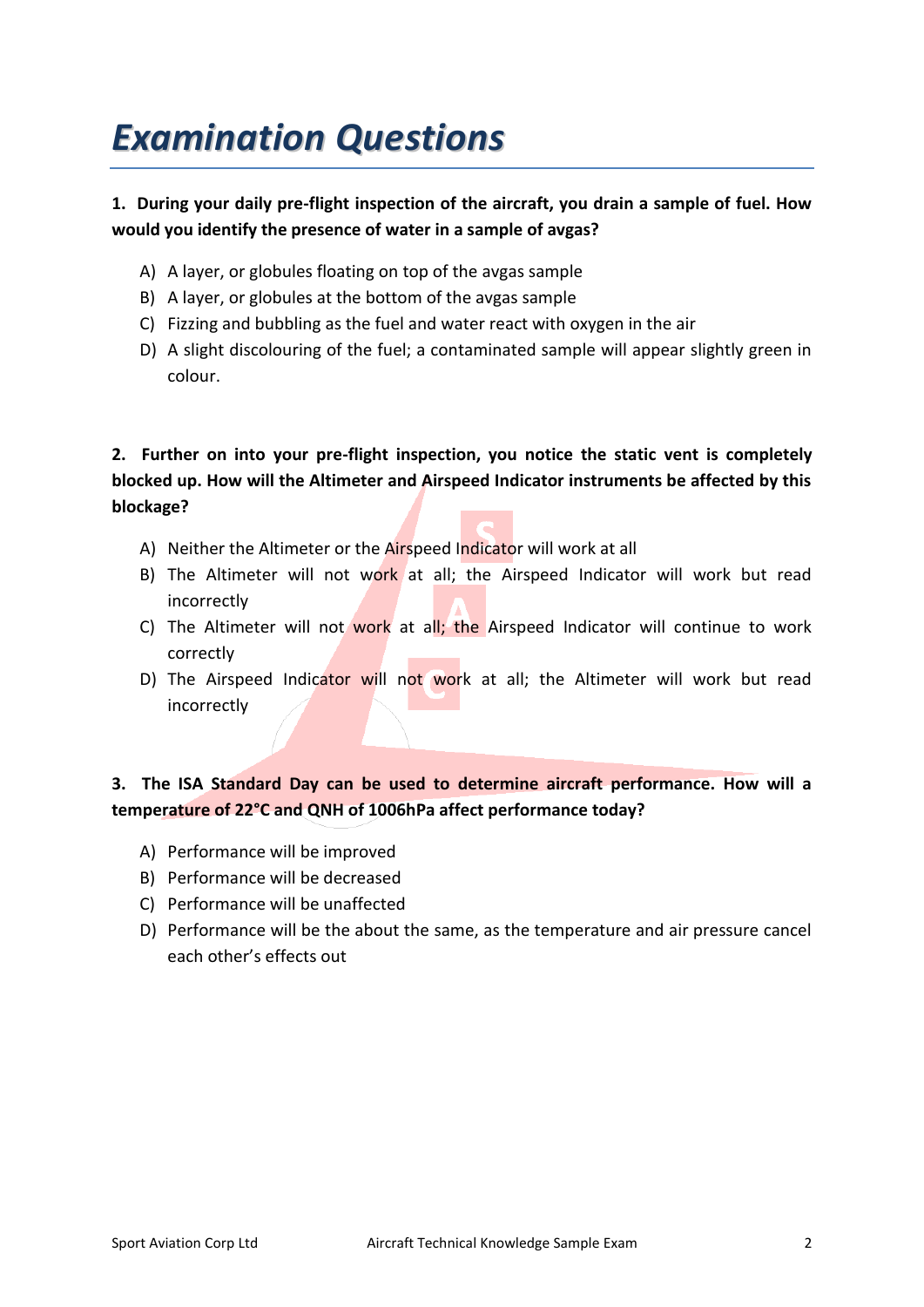### **4. Your airstrip has wet grass. How will this affect your take off and landing ground roll performance?**

- A) Take off will be longer, landing will be shorter
- B) Take off will be shorter, landing will be longer
- C) Both take off and landing will be shorter
- D) Both take off and landing will be longer

#### **5. You are bringing your friend along today and do not want to overload your aircraft. What is the maximum fuel that can be carried on this flight?**



**6. The baggage compartment is behind the seats, and can lead to the aircraft being loaded aft of its centre of gravity limits. If the aircraft is loaded aft of its rear limit, how will it handle?**

- A) The aircraft will tend to pitch up, and the elevator will be more sensitive
- B) The aircraft will tend to pitch up, and the elevator will be less sensitive
- C) The aircraft will tend to pitch down, and the elevator more sensitive
- D) The aircraft will not have any change in pitch tendency and the elevator effectiveness unchanged

#### **7. Immediately after start up, which of the following gauges should be checked to confirm the correct operation and continued reliability of a four-cycle engine?**

- A) Oil Temperature Gauge
- B) Oil Pressure Gauge
- C) Cylinder Head Temperature Gauge
- D) Manifold Pressure Gauge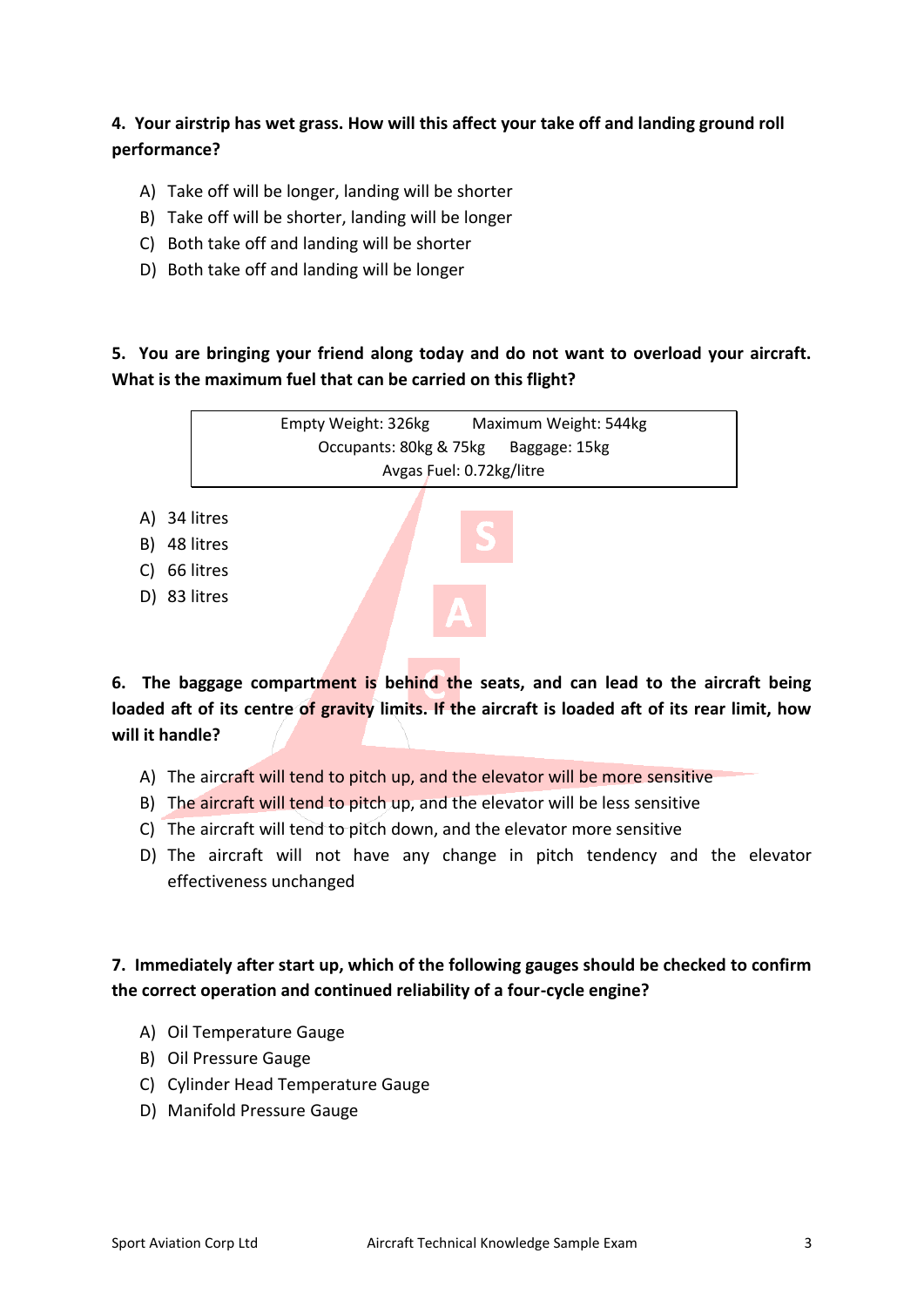### **8. The aircraft manufacturer recommends using 20° of wing flaps for take off. How would the take off be affected if you attempted to take off with 10° of flap?**

- A) Take off roll will be longer
- B) Take off roll will be shorter by 10%
- C) Take off roll will be shorter by 20%
- D) Take off roll will be the same

### **9. After taking off from your home airfield you climb away at 60 knots. Your aircraft has a best rate of climb speed of 65 knots. How will your aircraft's climb performance be affected by slower speed?**

- A) You will have a higher nose attitude and an improved rate of climb
- B) You will have a higher nose attitude but a reduced rate of climb
- C) You will have a higher nose attitude and the same rate of climb provided you use full power
- D) You will have a lower nose attitude and a reduced rate of climb

### **10. You are almost ready to level off at 2,500 feet AMSL. What would be the correct procedure for levelling off from a climb?**

- A) Lower the nose to cruise attitude and immediately reduce power to avoid exceeding Vne or over speeding the engine
- B) Lower the nose to cruise attitude, allow the aircraft accelerate to cruise speed before setting cruise power and trimming as required
- C) Reduce the throttle and lower the nose, trim once the required nose attitude is established
- D) Trim forward to relieve the weight on elevator, set cruise power once the aircraft has accelerated to cruise speed

#### **11. Once in unaccelerated straight and level flight at 2,500 feet AMSL, how will the primary forces be acting on your aircraft?**

- A) Thrust will be greater than drag, and lift greater than weight
- B) Thrust will be equal to drag, and lift equal to weight
- C) Thrust will be equal to drag, and lift greater than weight
- D) Thrust will be greater than drag, and lift equal to weight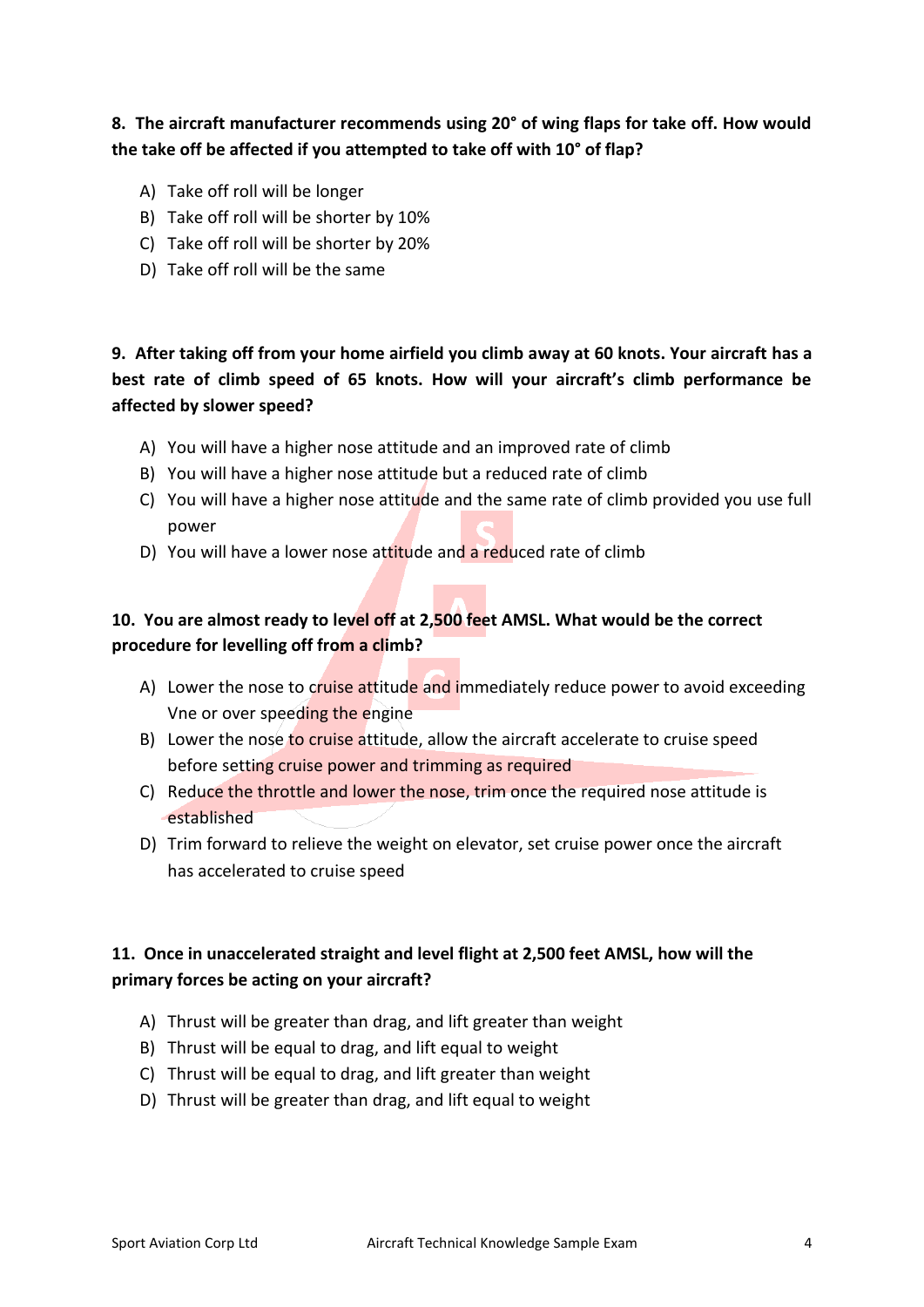#### **12. You accidentally knock the master switch to the OFF position. How will the aircraft's magneto ignition system be affected?**

- A) The engine will continue to run normally
- B) The engine will continue to run normally until the battery goes flat
- C) The engine will continue to run until the ignition rotors lose their inertia
- D) The engine will stop immediately

#### **13. You execute a steep turn at 45° angle of bank. During a correctly executed level steep turn, how does the lift produced by the wings change?**

- A) Total lift increases, but the vertical component decreases
- B) Total lift increases, but the vertical component stays the same
- C) Total lift stays the same, but the vertical component decreases
- D) Total lift decreases, and the vertical component decreases

#### **14. A consequence of a poorly executed steep turn is to enter a spiral dive. What is the best technique to recover from a spiral dive?**

- A) Apply backpressure and more power to raise the nose back to the horizon
- B) Close the throttle, roll out of the turn and ease out of the dive
- C) Reduce the angle of bank and ease out of the dive
- D) Close the throttle, centralise the control column, apply full opposite rudder and then ease the elevator forward.

### **15. You arrive back at your airstrip where there is a crosswind blowing on the runway. How would you overcome the tendency of the aircraft to weather-cock the nose into the wind?**

- A) Apply aileron into the wind, and opposite rudder
- B) Apply rudder into the wind, and opposite aileron
- C) Apply aileron and rudder toward the wind
- D) Apply aileron and rudder away from the wind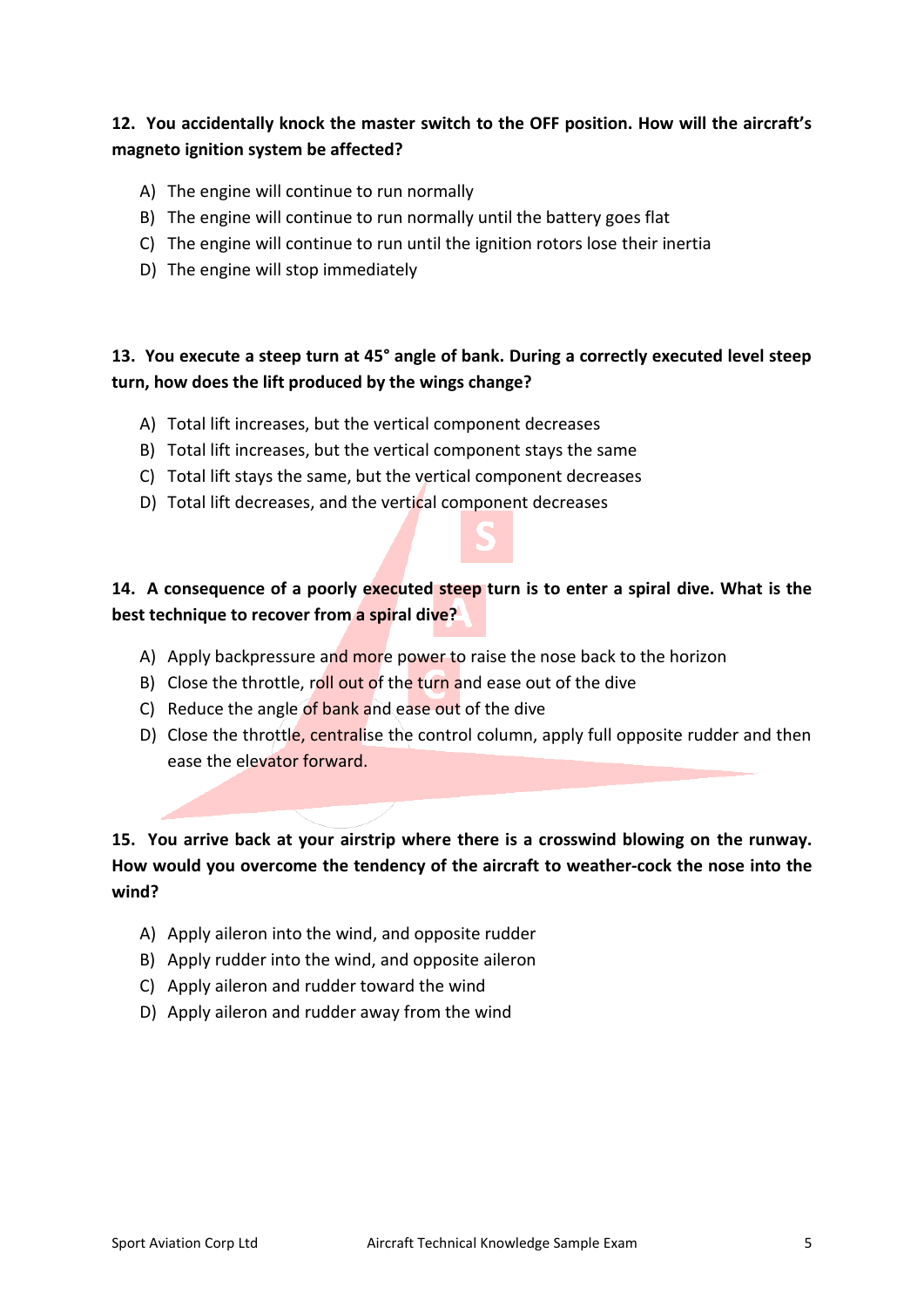

**Sport Aviation Corp Ltd**

A CAA Certified Part 149 Organisation www.sportflying.co.nz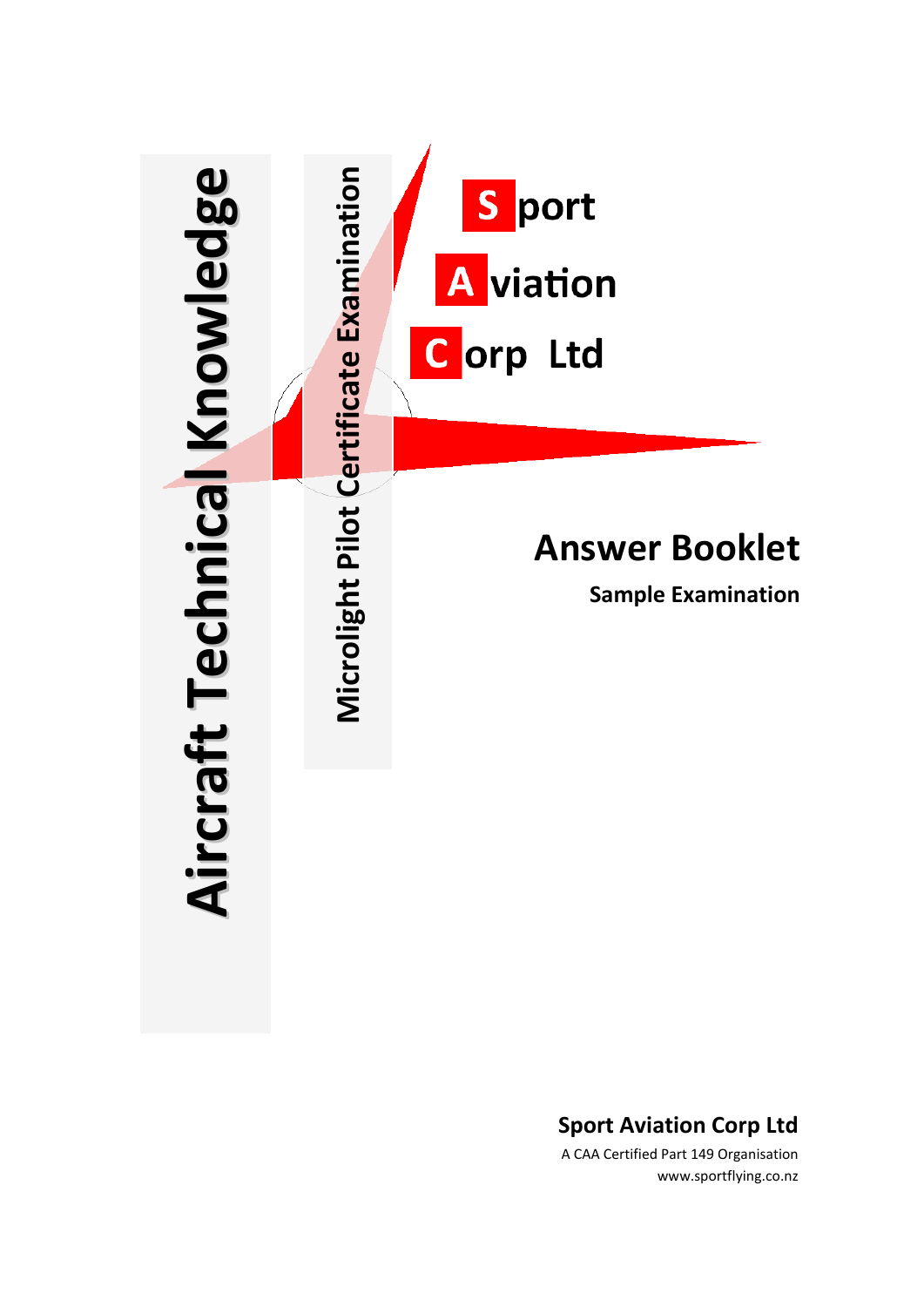# *Instructions*

**Please read the following instructions and sign below before commencing the examination. Time taken completing this page is not included in the allocated time for the examination.**

**This exam contains 15 questions and has a recommended sitting time of 40 minutes. The actual qualifying exam has 25 multiple choice questions and a maximum sitting time of 1 hour**

The maximum allowable time is forty minutes. There is no additional reading time allocated at the start of the examination.

Applicants should answer all fifteen. All questions are 'multiple choice'. Read the question and select the correct answer. Indicate your choice of answer by placing a  $\star$  in the appropriate box on the next page of this Answer Booklet.

Please use a blue or black ink pen. Do not use pencil, or red or green pen. The required pass standard is 70% which requires you to correctly answer at least 18 questions. Applicants will be notified of their result in writing.

At the end of this examination, please hand this completed Answer Booklet, including all appendices with your Examination Question Booklet to the supervisor. Please do not mark or write on the Examination Question Booklet. Failure to return all these documents will result in your examination grade being withheld. The Examination Question Booklet and Answer Booklet are the property of Sport Aviation Corp Limited, and are protected by copyright.

During this examination, you may not communicate with any other persons except the examination supervisor, copy from another applicant, refer to unauthorised material, or remove any examination material from this room. You may refer to an AIP NZ Volume IV at any time during this examination.

By signing below, you agree to abide by the examination instructions detailed above. It is an offence to breach these instructions under CAR Part 61.19 and sanctions are enforceable for such breaches.

| Signature: | Date: |  |
|------------|-------|--|
|            |       |  |